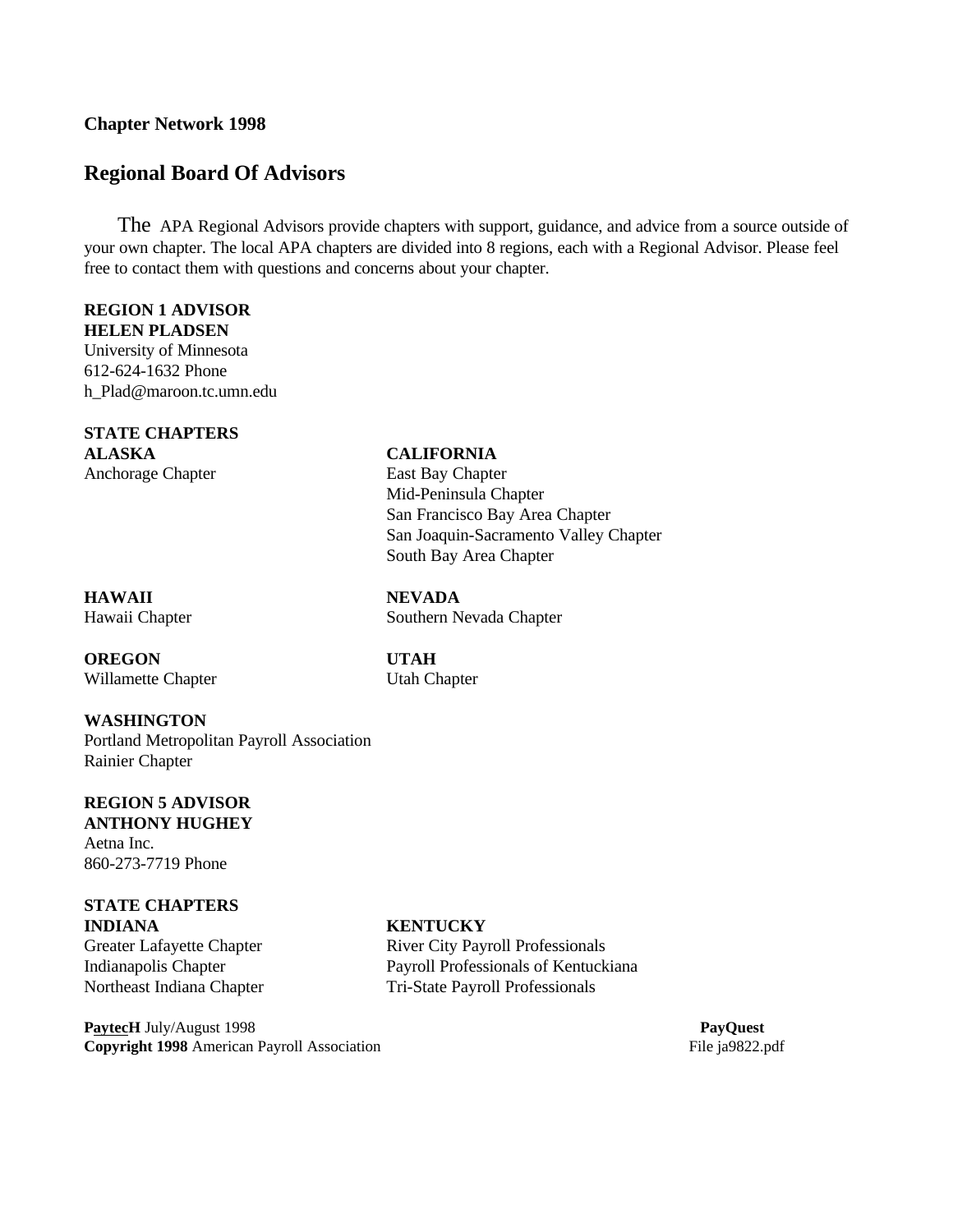Mid-Michigan Chapter Greater Nashville Chapter West Michigan Area Chapter Memphis Chapter

## **REGION 2 ADVISOR DAVID YOUNG**

Kent State University 330-672-3751 Phone

### **STATE CHAPTERS**

### **ILLINOIS IOWA**

Chicago Chapter **Iowa Chapter** Rockford Area Chapter

# **MINNESOTA NEBRASKA**

**WISCONSIN** Greater Milwaukee Chapter La Crosse Chapter Northeast Wisconsin Chapter

### **REGION 6 ADVISOR JUAN OTERO**

Stock Exchange Club 212-344-6855 Phone

### **STATE CHAPTERS**

**FLORIDA GEORGIA** Florida Goldcoast Chapter **Atlanta Chapter** 

Jacksonville Chapter Miami & Florida Keys Chapter Orlando Chapter South Florida Chapter Southwest Florida Chapter Suncoast Bay Area Chapter

**PaytecH** July/August 1998 **PayQuest Copyright 1998** American Payroll Association File ja9822.pdf

### **MICHIGAN TENNESSEE**

Detroit Chapter East Tennessee Payroll Association

Central Illinois Chapter Eastern Iowa Chapter

Northstar Chapter Nebraska Chapter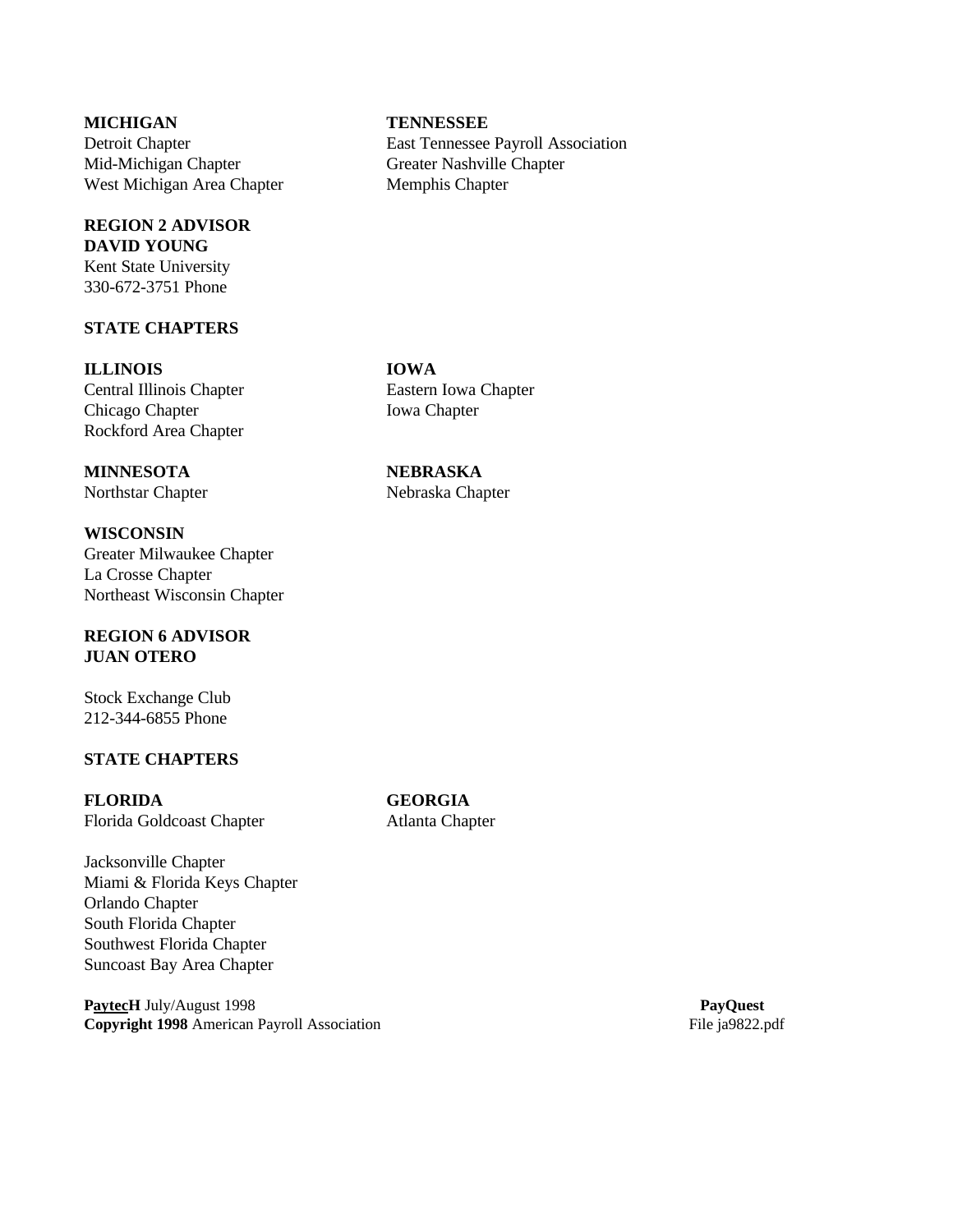**MARYLAND NORTH CAROLINA** Baltimore Metropolitan Area Chapter North Carolina State Chapter

SOUTH CAROLINA South Carolina Chapter

### **REGION 3 ADVISOR SUSAN SIMMERMON, CPP**

Information Resource Inc. 312-474-3217 Phone Susan.Simmermon@infores.com

### **STATE CHAPTERS**

Flagstaff Area Chapter Central Valley Chapter Metro Phoenix Chapter Greater Los Angeles Chapter Tucson Chapter **Inland Empire Chapter** Orange County Chapter San Diego Chapter San Fernando Valley Chapter San Gabriel Valley Chapter

Denver Chapter Albuquerque Chapter Northern Colorado Chapter Southern Colorado Chapter

### **REGION 7 ADVISOR CONNIE CONNOR, CPP**

National Board of Medical Examiners 215-590-9521 Phone CConnor@mail.nbme.org

### **STATE CHAPTERS**

**VIRGINIA NEW JERSEY**

Charlotte Chapter

**PUERTO RICO WASHINGTON, D.C**. Puerto Rico Chapter Washington Metropolitan Area Chapter

### **ARIZONA CALIFORNIA**

### **COLORADO NEW MEXICO**

# Richmond Chapter Central Jersey Chapter Jersey Shore Chapter Northern Jersey Chapter

**PaytecH** July/August 1998 **PaytecH** July/August 1998 **Copyright 1998** American Payroll Association File ja9822.pdf